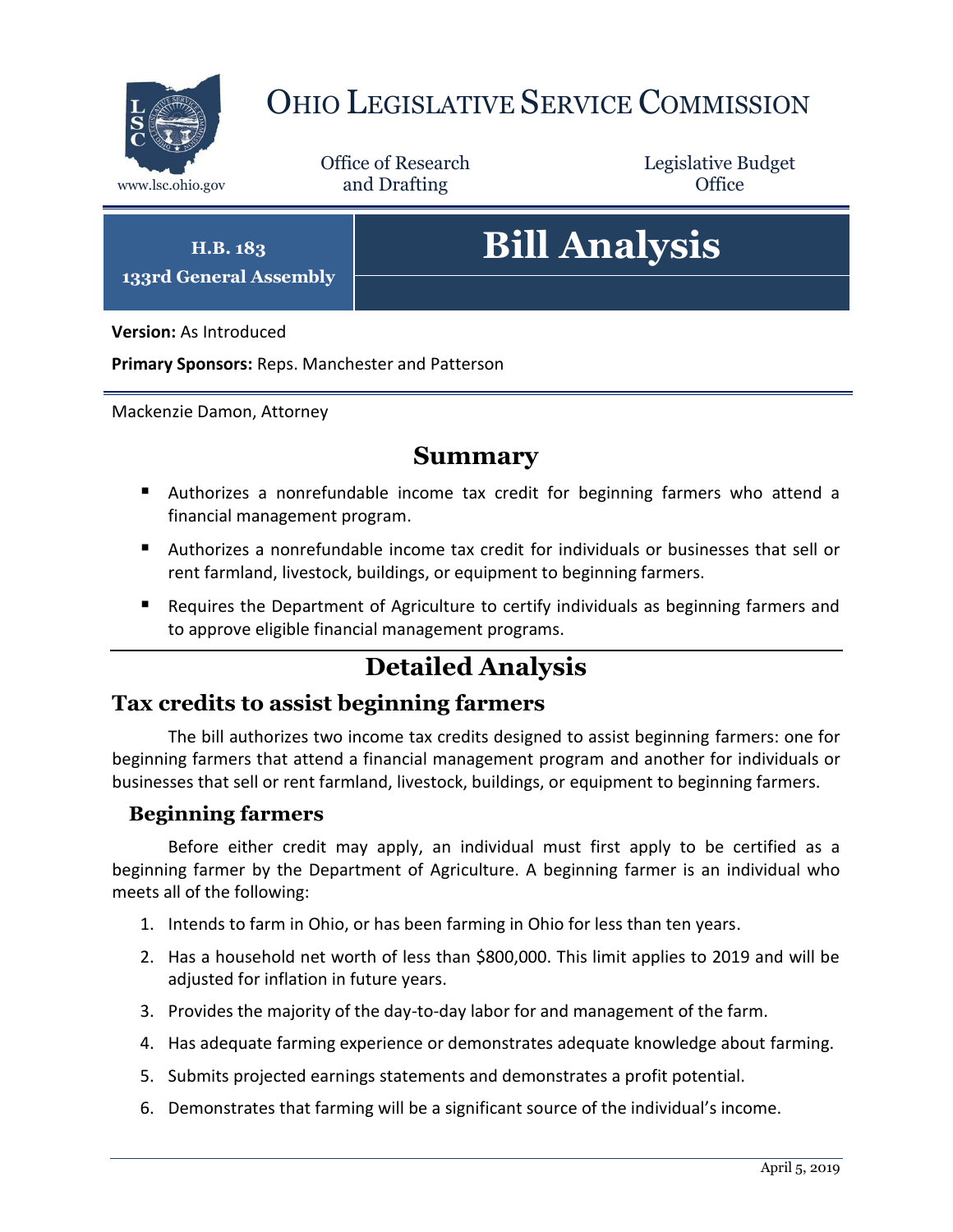- 7. Participates in a financial management program approved by the Department of Agriculture.
- 8. Meets any other requirements set by the Department of Agriculture.<sup>1</sup>

#### **Tax credit for participation in a financial management program**

The bill allows an income tax credit for beginning farmers who participate in a financial management program approved by the Department of Agriculture. The credit equals the cost of attending the program, and may be claimed for programs attended in up to three years.

The credit is nonrefundable, but if the credit exceeds the beginning farmer's tax liability for the year in which it is claimed, the beginning farmer can carry forward any excess credit for up to three succeeding years. $2$ 

The bill requires the Director of Agriculture to approve eligible programs and to maintain a list of approved programs on the Department's website. $3$ 

#### **Tax credit for the sale or rental of farm assets**

The bill also authorizes a credit for individuals or businesses that sell or rent "agricultural assets" to beginning farmers. Agricultural assets include land, livestock, facilities, buildings, and machinery used in farming. To qualify, the individual or business that sells or rents the assets (a) cannot be an equipment dealer or similar business that sells agricultural assets for profit and (b) cannot be related to the beginning farmer. $4$ 

The credit equals one of the following:

- 1. In the case of a sale, 5% of the sale price.
- 2. In the case of a rental, 10% of the gross rental income that the individual or business received during the first three years of the rental agreement. The bill requires that, to qualify, an asset must be rented at prevailing community rates.
- 3. In the case of a rental through a share-rent agreement, 15% of the cash equivalent of the gross rental income received during the first three years of the share-rent agreement. (A share-rent agreement is an arrangement by which, in exchange for the rented assets, the beginning farmer provides the owner of the assets with a specified portion of the farm products produced from the assets.) $<sup>5</sup>$ </sup>

In the case of a sale, the credit must be claimed in the year of the sale. In the case of a rental, the credit is claimed over the three years of the rental or share-rent agreement. The

 $\overline{a}$ 

 $1$  R.C. 901.61(A).

 $^{2}$  R.C. 5747.72(C) and 5747.98.

 $3$  R.C. 901.61(B).

 $^4$  R.C. 901.61(A)(3) and 5747.72(A)(1) and (5). In order for land to qualify as an agricultural asset, the land must total at least ten acres or produce an average annual income of at least \$2,500 from farming. <sup>5</sup> R.C. 5747.72(A)(6).